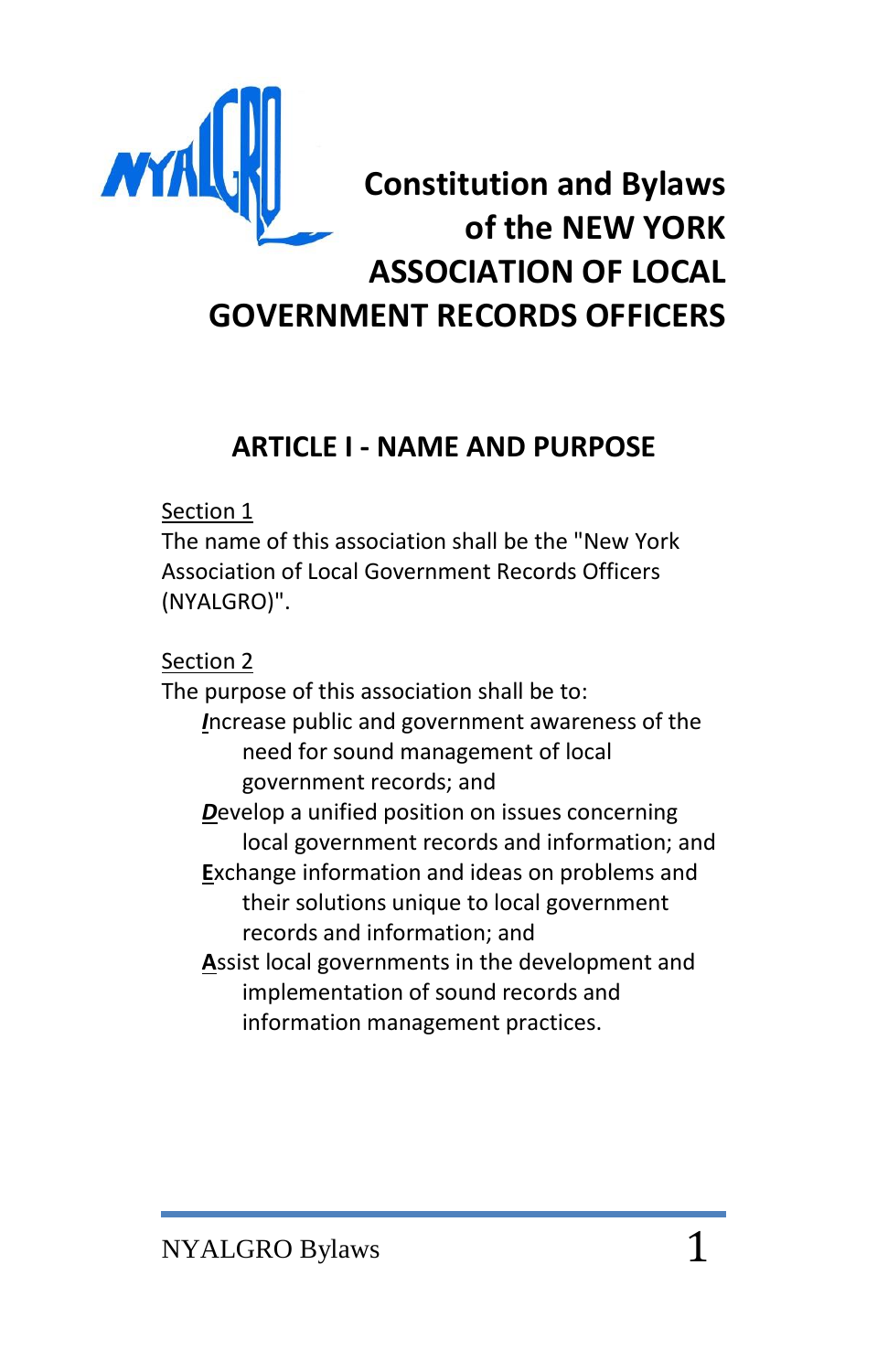# **ARTICLE II - MEMBERS**

#### Section 1

Classes of membership and qualifications - There shall be four classes of membership in NYALGRO:

> *Regular membership* - any individual holding or occupying a position involving local government records and information management in New York State

*Student membership* - any individual enrolled as a full-time student in a program involving records or information management

*Corporate membership* - any business or representative of a business providing products or services for use in records and information management

*Honorary membership* - any individual, selected by the Board of Directors, including past presidents, contributing to the realization of the goals of NYALGRO. These members shall receive the NYALGRO newsletter "Network". This individual pays no membership dues.

*Emeriti membership* - appointed by the President of NYALGRO as an advisor to the Board of Directors. No voting privileges or membership dues.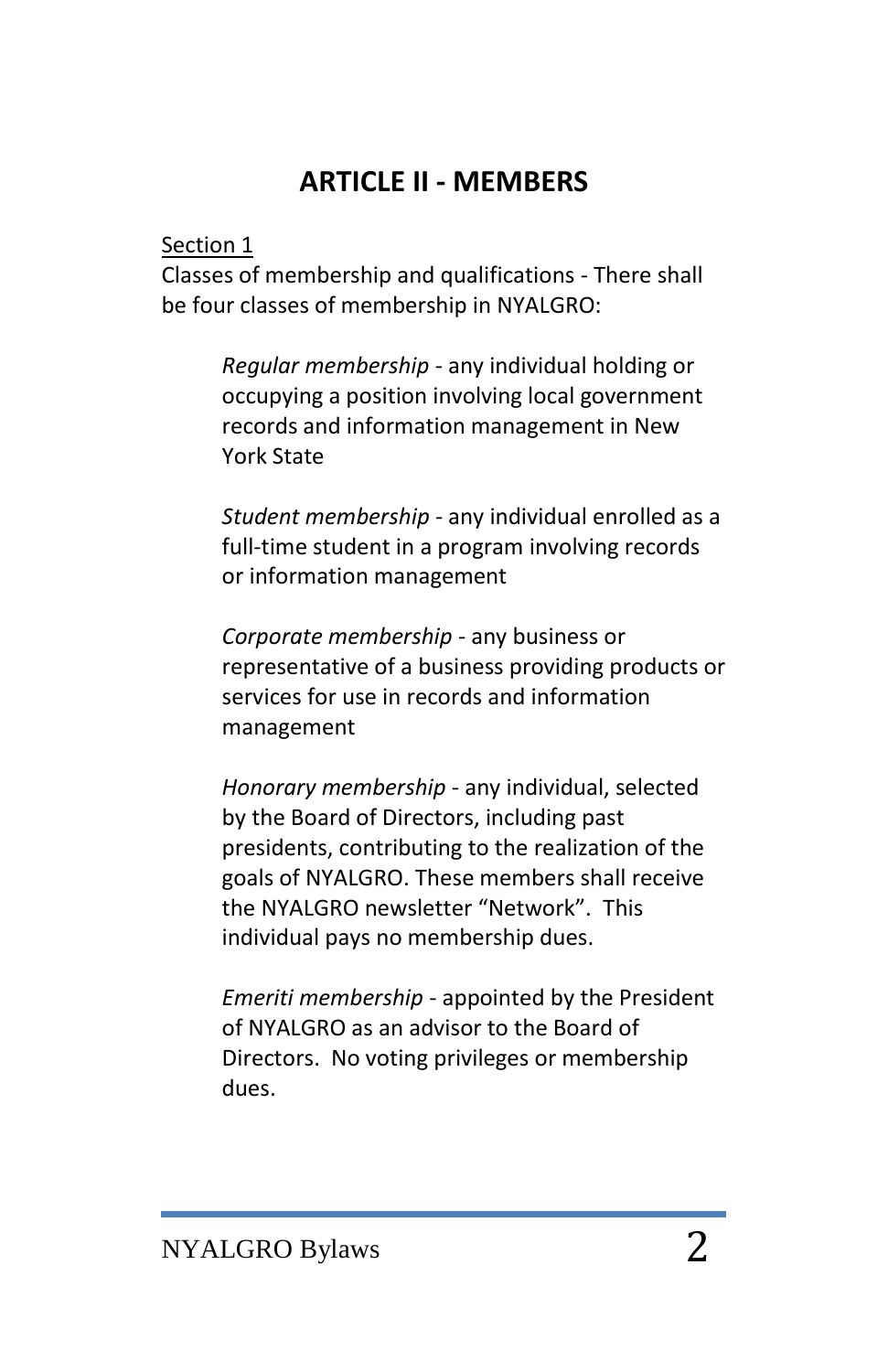Any individual meeting the appropriate qualifications for membership may not be excluded from or denied membership in NYALGRO.

#### Section 2

All members shall be eligible to attend meetings of NYALGRO. Only regular members and the Immediate Past President shall be eligible to vote and hold office.

### Section 3

A member shall be in good standing so long as dues have been paid to NYALGRO.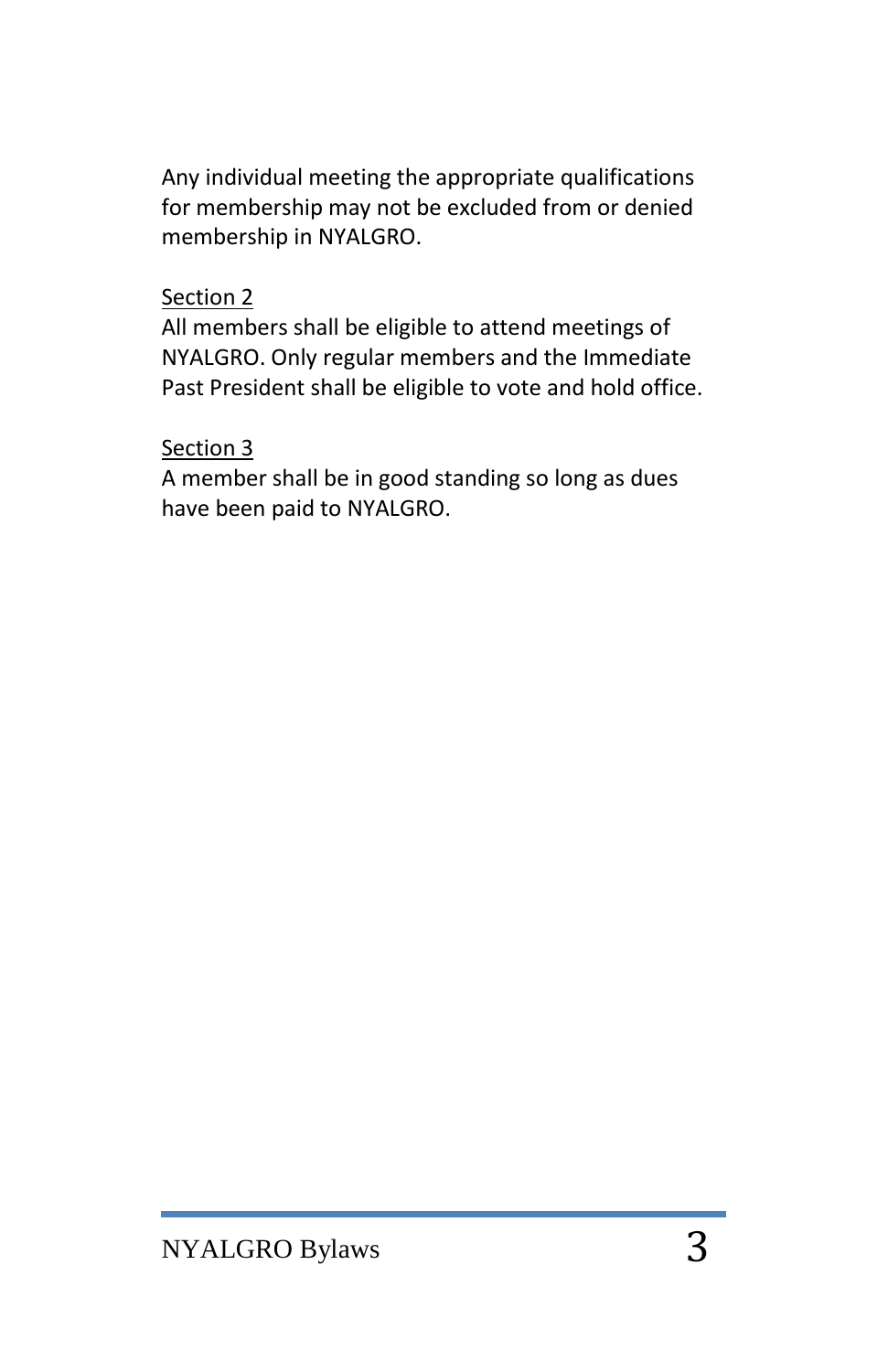# **ARTICLE III - FINANCES**

#### Section 1

Fiscal year - The fiscal year for NYALGRO shall be January 1 to December 31.

# Section 2

Association dues -

Regular Membership - \$50 Student Membership - \$15 Corporate Membership - \$250 Honorary Membership - \$0 Emeriti Membership - \$0

#### Section 3

Receipt of monies - Monies shall be received by the Treasurer for deposit into the proper account.

#### Section 4

Disbursements - Disbursements shall be made by the Treasurer as approved by the Board of Directors. The President may disburse funds in the absence of the Treasurer.

#### Section 5

An external audit of funds will be carried out on a yearly basis, by an independent contractor.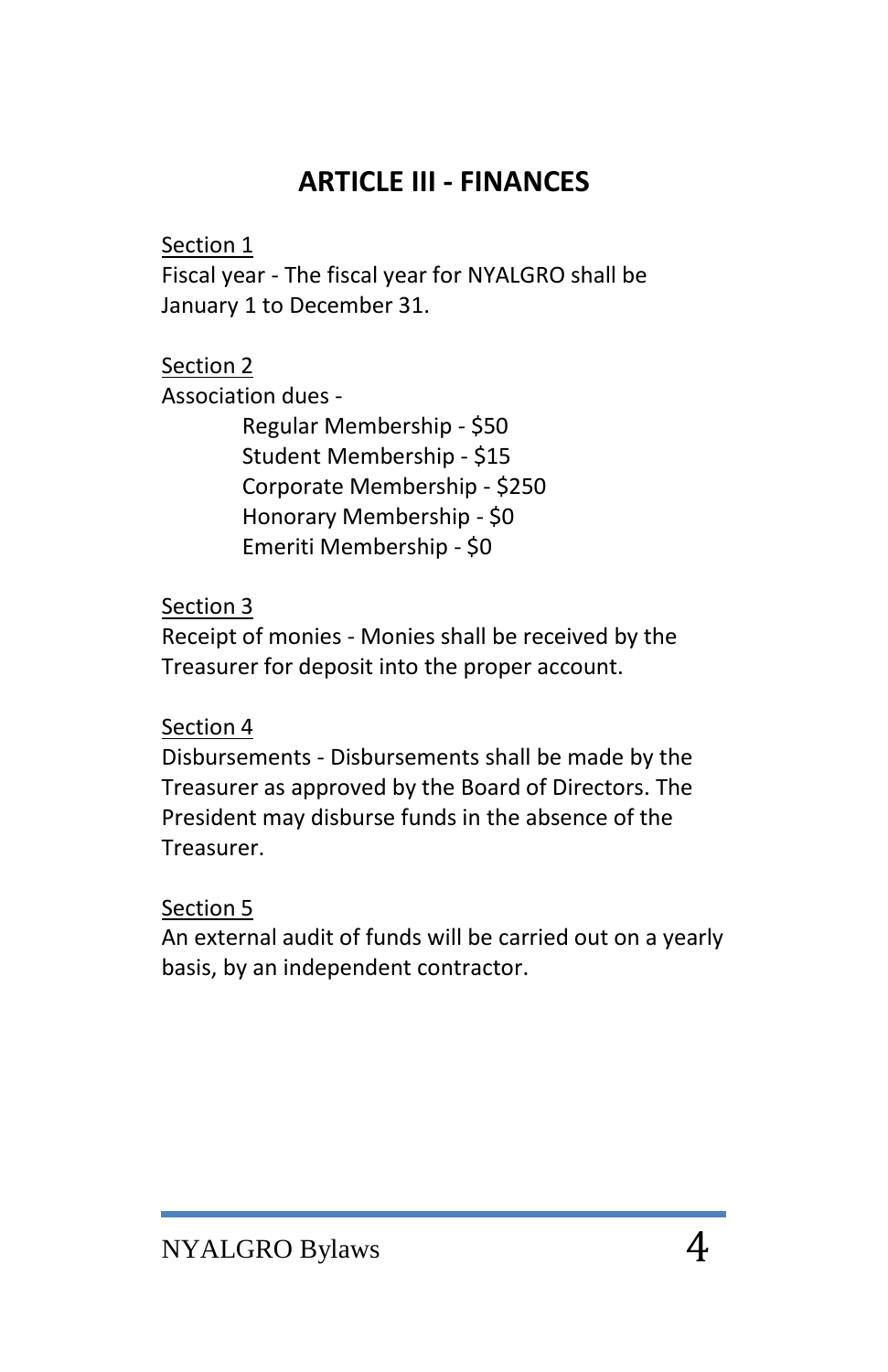# **ARTICLE IV - BOARD OF DIRECTORS AND OFFICERS**

### Section 1

The governing body of NYALGRO shall be known as the Board of Directors. It shall consist of the four (4) elected officers, seven (7) elected directors and the immediate past president. Each director shall be at least nineteen years of age.

### Section 2

The elected officers of the association shall be the President, Vice President, Secretary and Treasurer.

## Section 3

Officers and Directors shall be elected for a two (2) year term commencing on January 1 and ending on December 31 of the following year. Expiration of terms for the Board of Directors shall be staggered so that the terms of the President, Secretary and four (4) Directors shall expire in one year and the terms of the Vice President, Treasurer and five (5) Directors shall expire in the alternate year. Officers and directors shall take office on the first day of January following their election.

### Section 4

Vacancies occurring in any office or among the directors shall be filled by appointment for the unexpired term by a majority vote of the Board of Directors.

# Section 5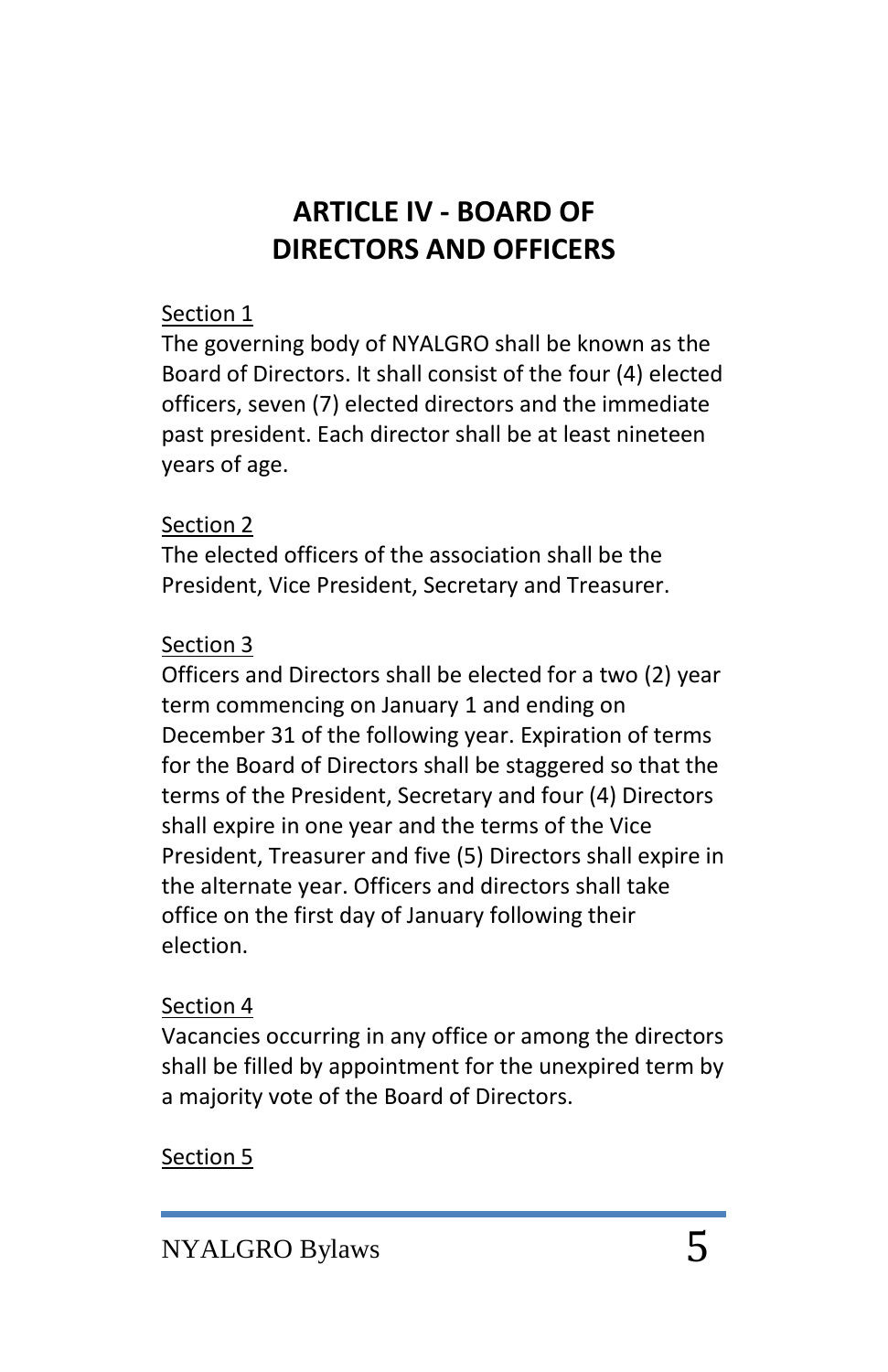Any officer or director may be removed by majority vote of the Board with or without cause. Officers or directors may resign at any time by giving written notice to the board. Unless otherwise specified in the notice, the resignation shall take effect upon receipt and the acceptance of the resignation shall not be necessary to make it effective.

## Section 6

A board member must attend a minimum of three board meetings in a calendar year to stay in good standing as a board member.

# **Duties of the Board of Directors**

- A. The Board of Directors shall plan and oversee the Association's activities. The Board shall report yearly to the membership and include an account of funds received and disbursed.
- B. The President shall preside at all meeting of the organization and of the Board of Directors. He/she shall also represent the organization to other agencies and institutions, with the advice and consent of the Board of Directors, and shall undertake other tasks as necessary, subject to the approval by the Board of Directors.
- C. The Vice President shall act and assume, in the absence or incapacity of the President, the duties of the President. He/She also works closely with the President and helps chair committees
- D. The Secretary shall record the proceedings of all meetings; be the official custodian of all records of NYALGRO during their term of office and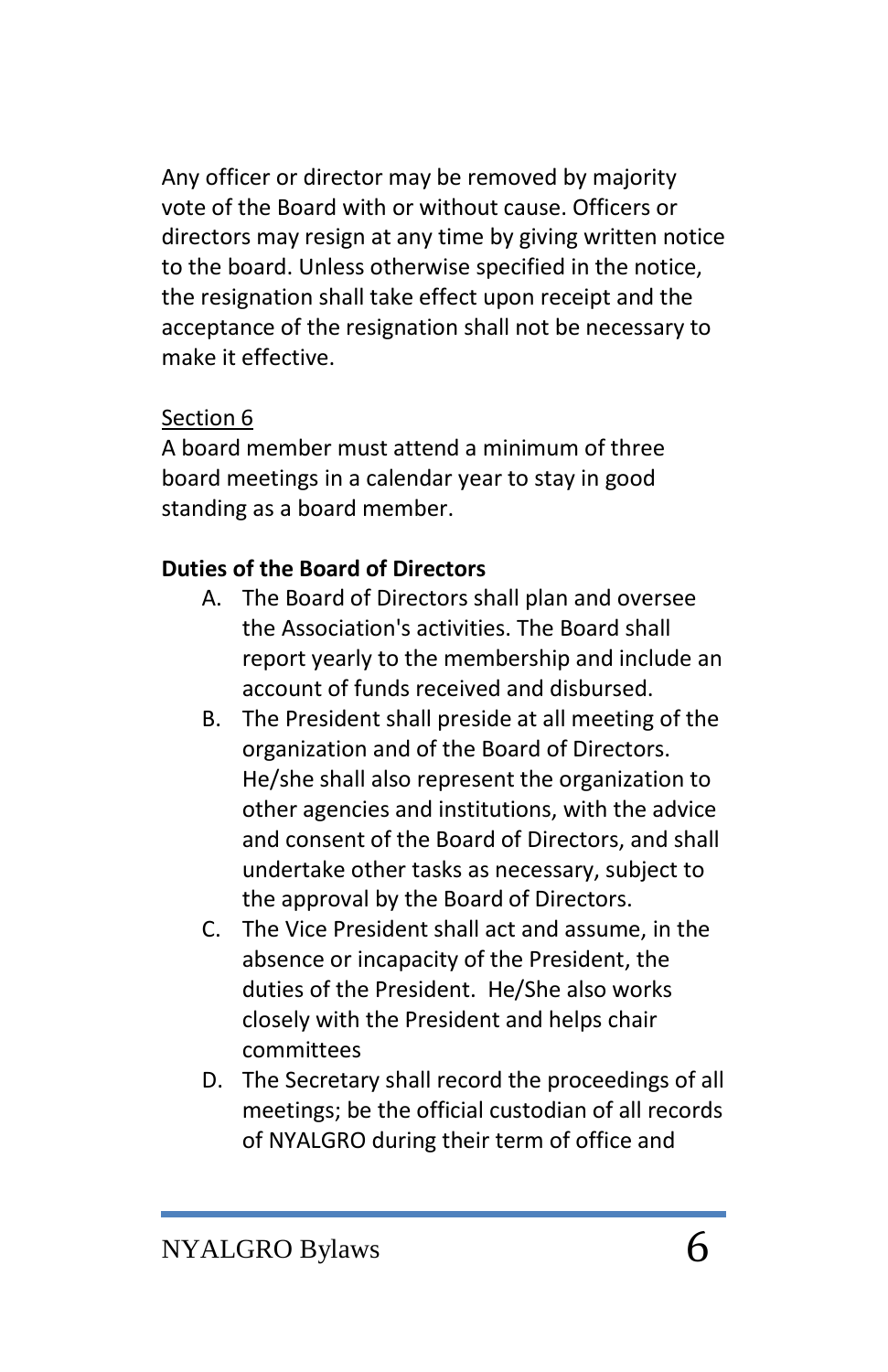shall perform other duties as directed by the President or the Board of Directors.

E. The Treasurer shall develop fiscal policies, submit a budget for the year to the President for inclusion in the notice of the first regular meeting of the Board, conduct a yearly audit, and be responsible for receiving, disbursing and accounting for all organizational funds and shall submit a written report on all receipts, disbursements, and account balances at the four regular meetings of the Board of Directors and shall undertake other such tasks as directed by the President or Board of Directors.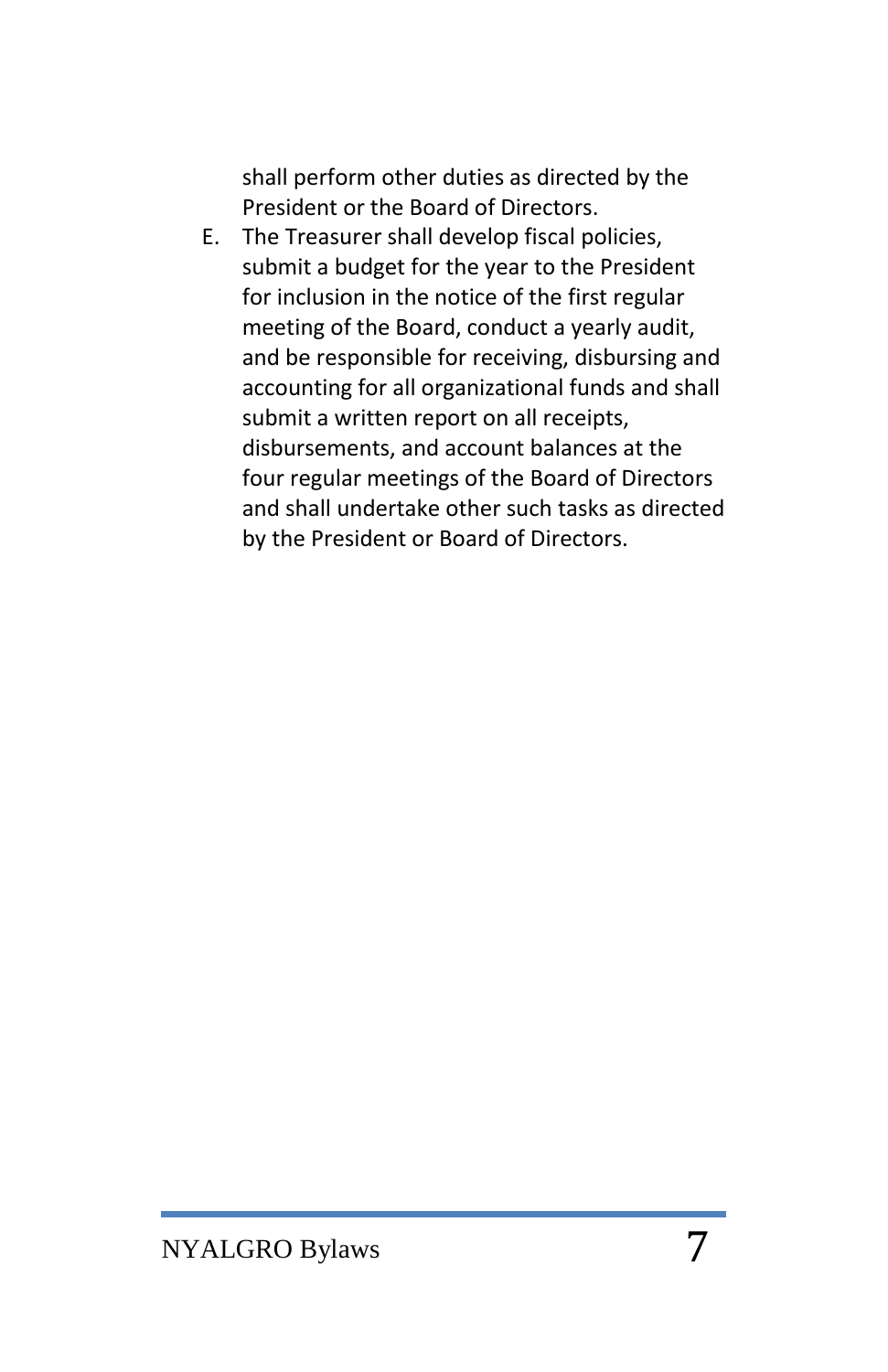# **ARTICLE V - NOMINATIONS AND ELECTIONS**

#### Section 1

A Nominations and Elections Committee shall be created by the Board of Directors, to be made up of the immediate past president and two other regular members. The Board shall select a chair from among the Nominations and Elections Committee members.

### Section 2

The Committee shall solicit the membership for nominees and then prepare a slate of at least one nominee for each elective office to be filled. The Committee shall consider the diversity of the members both geographically and functionally when preparing the slate. The slate shall not include the chair of the Nominations and Elections Committee.

### Section 3

Elections shall take place by US Post mail or electronic mail. Ballots shall be mailed or e-mailed to regular members by November 1 and shall be returned to the chair of the Nominating and Elections Committee by December 1. The Committee will tally the results and notify the candidates and membership of the results.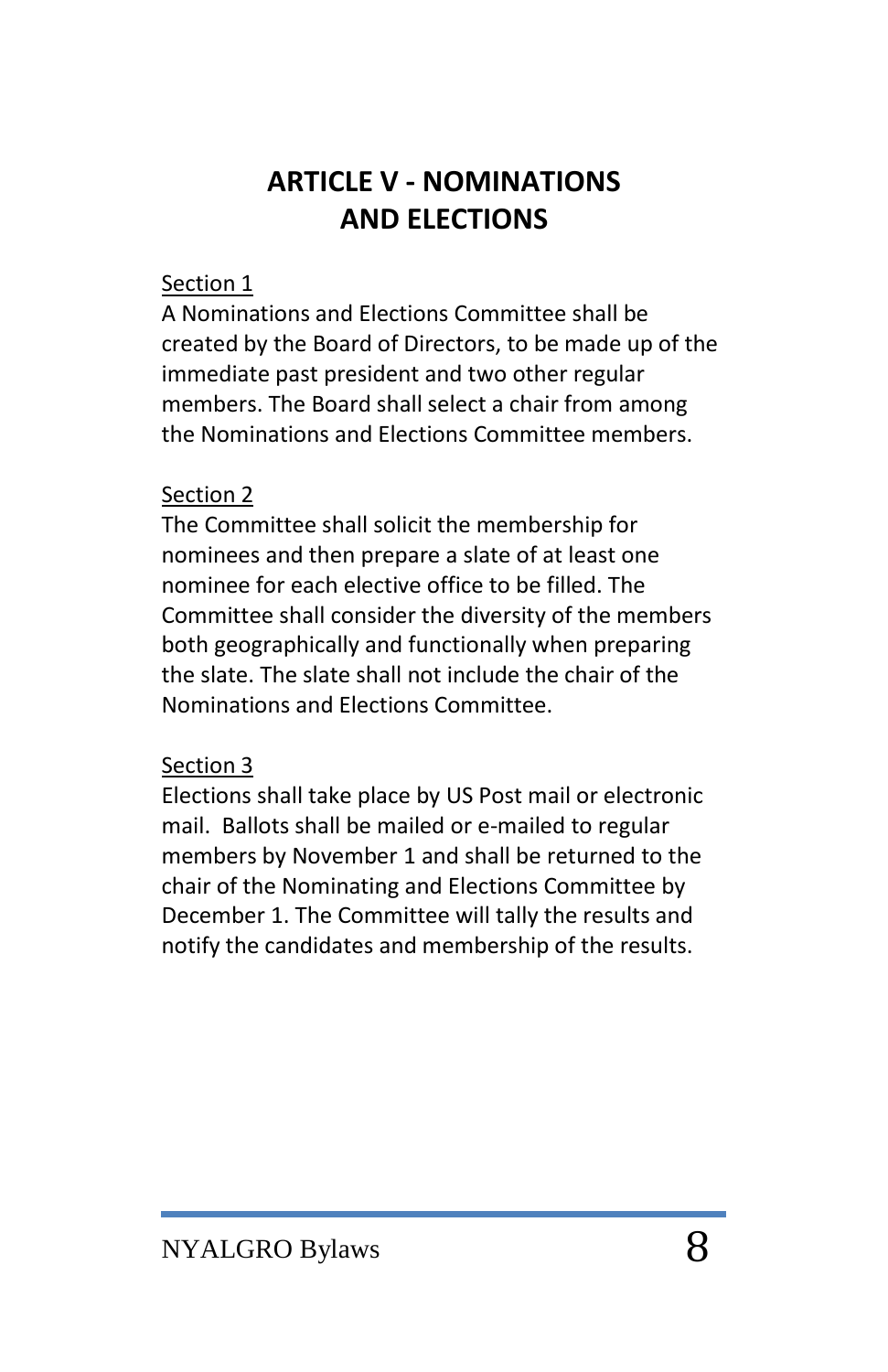# **ARTICLE VI - MEETINGS**

### Section 1

Membership meetings of NYALGRO members shall be held at least one (1) time a year. The Secretary shall send a notice of a meeting to each member in good standing at least ten (10) days prior to the meeting. The day and time of each meeting shall be determined by the Board of Directors.

### Section 2

A quorum must be present to conduct business coming before the membership at its regular meeting. The quorum shall consist of five percent of the total membership.

#### Section 3

The Board of Directors shall meet four (4) times a year and at other times as called. The Secretary shall send a notice of a Board of Directors meeting at least ten (10) days prior to the meeting.

#### Section 4

A quorum of a Board meeting shall consist of a majority of the members of the Board.

#### Section 5

Official business of the Board including voting may be transacted by mail.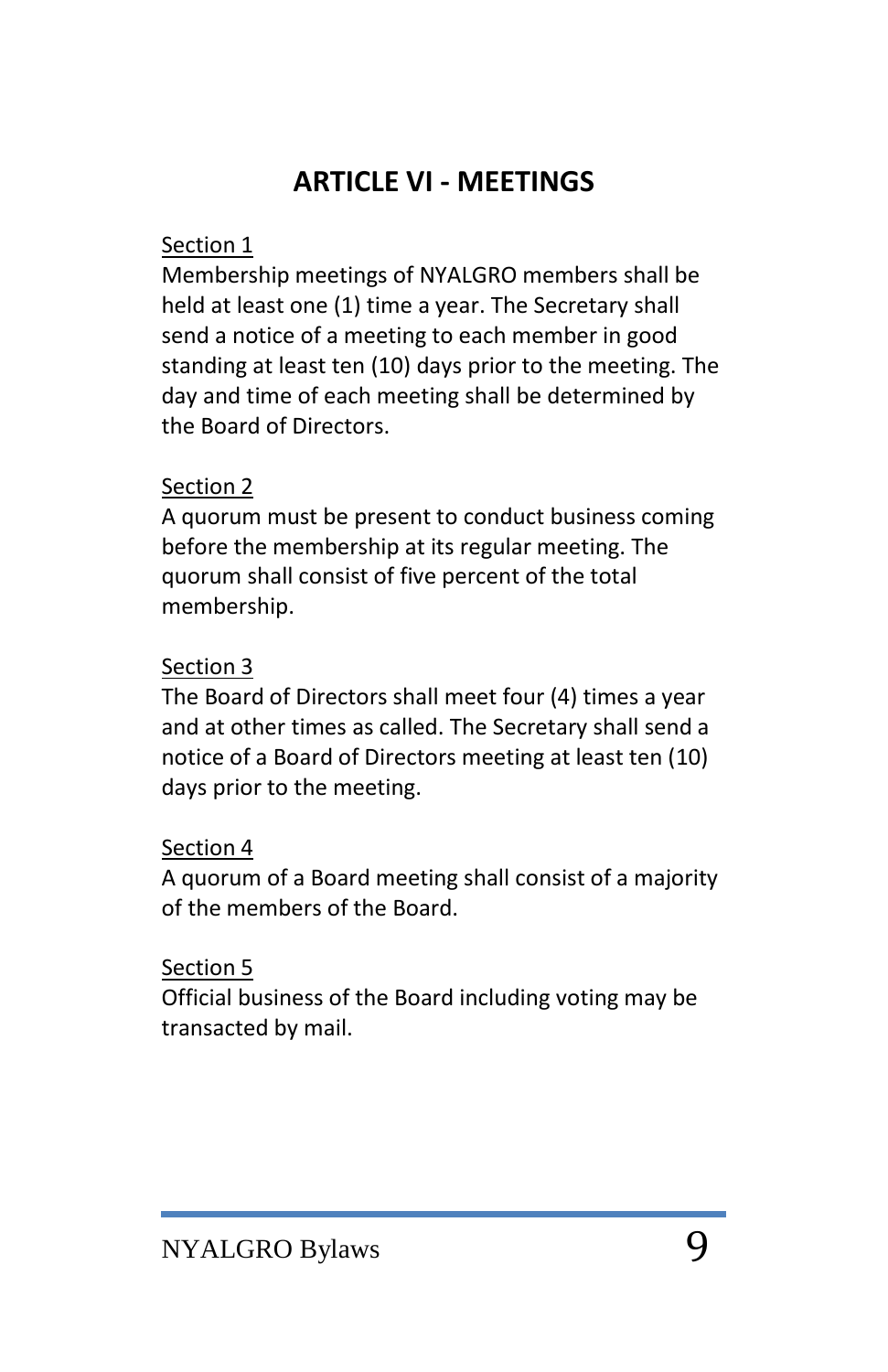# **ARTICLE VII - COMMITTEES**

#### Section 1

There shall be standing committees and ad-hoc committees to carry out the objectives of NYALGRO as deemed necessary by the Board. The chairpersons of standing and ad-hoc committees shall be appointed from the regular membership by the President with the approval of the Board. The Chairperson shall select members of the Committee from the membership. The Committee shall serve from January 1 to December 31. The President shall serve as ex-officio on all committees.

Section 2 Standing committees shall include but not be limited to:

| <b>Budget and Finance</b>              | <b>Publicity</b>      |
|----------------------------------------|-----------------------|
| <b>Education and Training programs</b> |                       |
| <b>Scholarship and Awards</b>          | <b>Membership</b>     |
| <b>Standards and Technology</b>        |                       |
| <b>Nominations/Elections</b>           | <b>Accommodations</b> |

# Section 3

A written statement of general duties and responsibilities for each standing committee shall be submitted by the chairperson for the approval of the Board. This statement shall be reviewed and revised, as necessary, annually by the Board.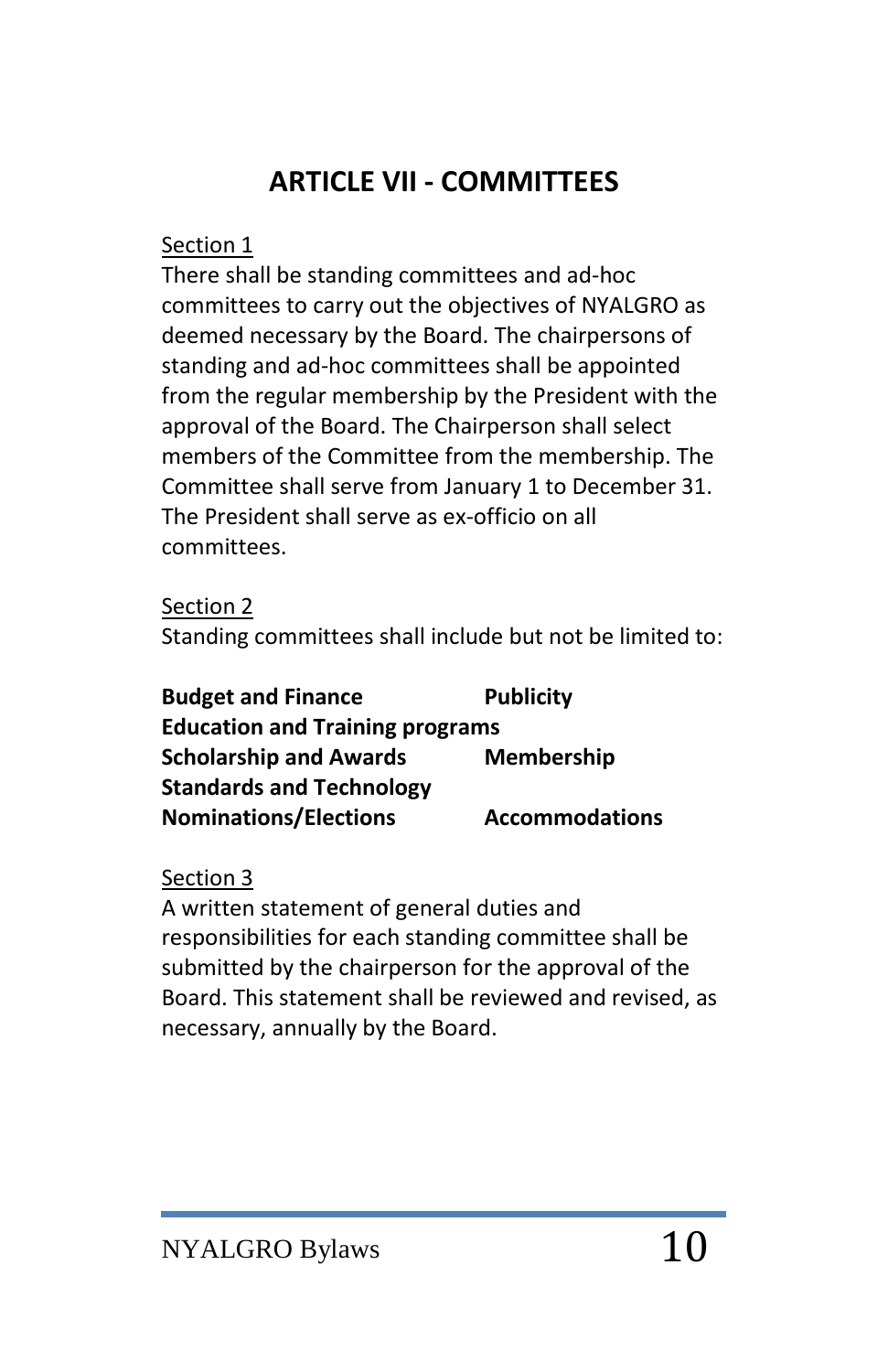# **ARTICLE VIII - HEADQUARTERS**

#### Section 1

The headquarters of NYALGRO shall be located at an address designated by the Board of Directors. The Corporation may also have other offices at such other places within the state as the Board may from time to time determine the business of the corporation may require.

### Section 2

Minutes, correspondence and other records of the Association shall be retained at the designated headquarters according to the rules and procedures established by the Board of Directors.

#### Section 3

Officers and Directors on expiration of their term shall deposit all official NYALGRO records with the headquarters.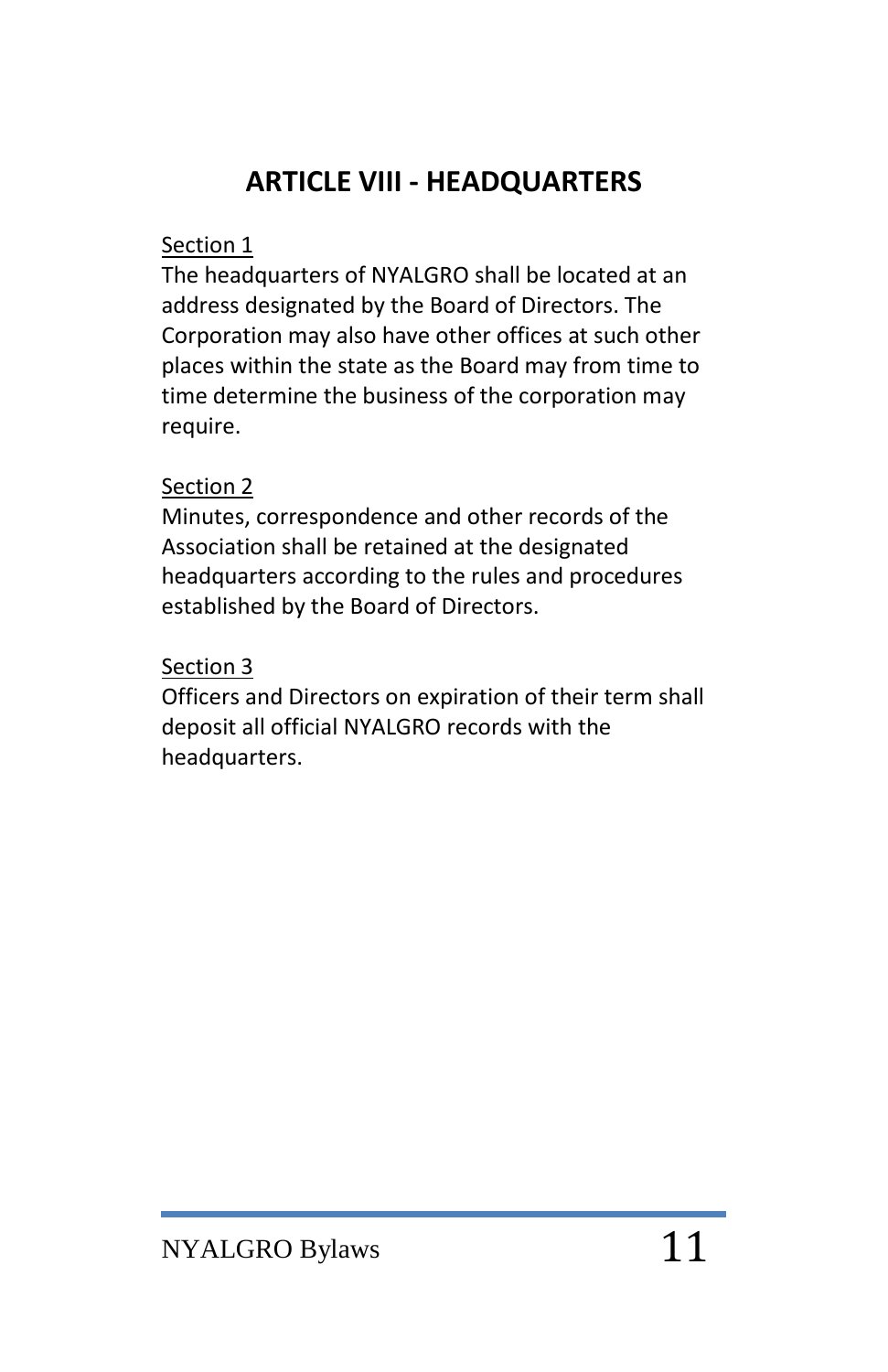# **ARTICLE IX - AMENDMENTS**

#### Section 1

The Board of Directors shall have the power to amend the Constitution and Bylaws of NYALGRO by affirmative vote of two-thirds of the Board present at any meeting of the Board of Directors, provided that the proposed amendment is included in the notice of such meeting. All such amendments adopted by the Board of Directors may be altered, amended, or repealed by the members.

## Section 2

The Constitution and Bylaws may be amended by the members of NYALGRO through submission of a petition signed by twenty percent of the members of NYALGRO in good standing, such petition to be submitted to the members of NYALGRO in good standing for ratification. Affirmation by two thirds of the members in good standing is required for adoption of a proposed amendment.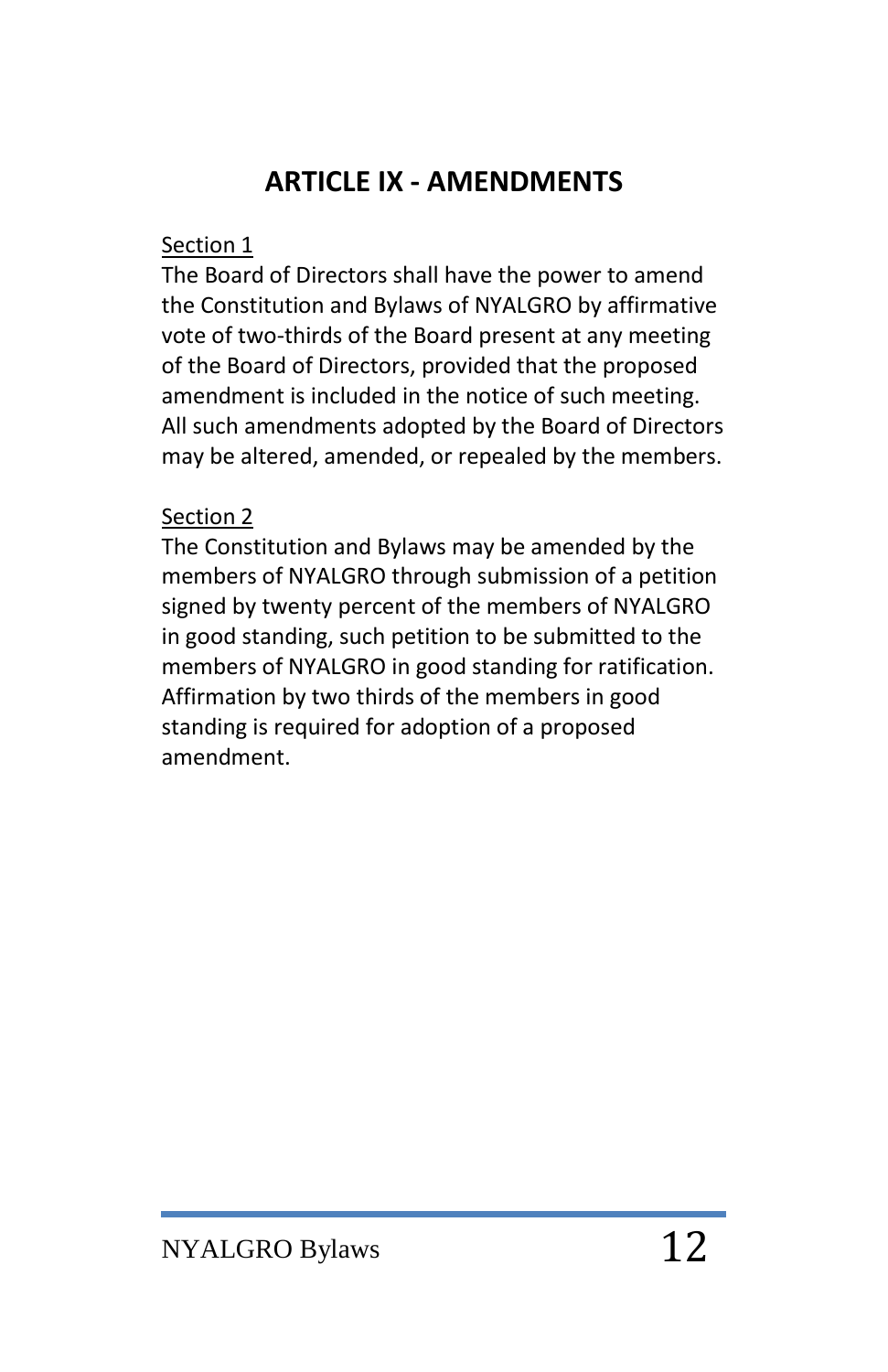# **ARTICLE X. PARLIAMENTARY AUTHORITY**

Section 1

The current edition of Robert's Rules of Order shall serve as the parliamentary authority in all cases where they do not conflict with the Constitution and Bylaws of NYALGRO.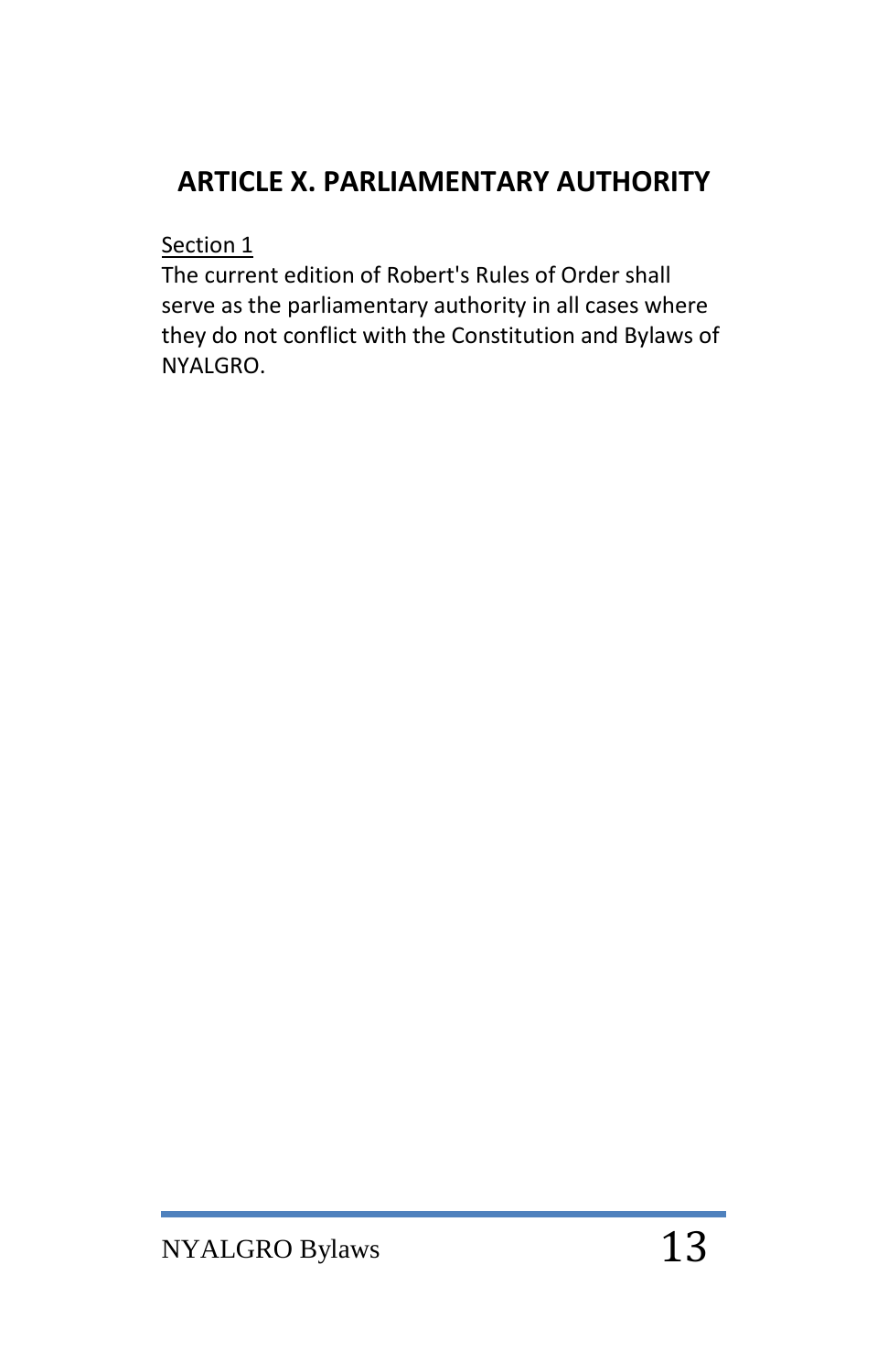# **ARTICLE XI - CONSTRUCTION**

Section 1

If there be any conflict between the provisions of the certificate of incorporation and these bylaws, the provisions of the certificate of incorporation shall govern.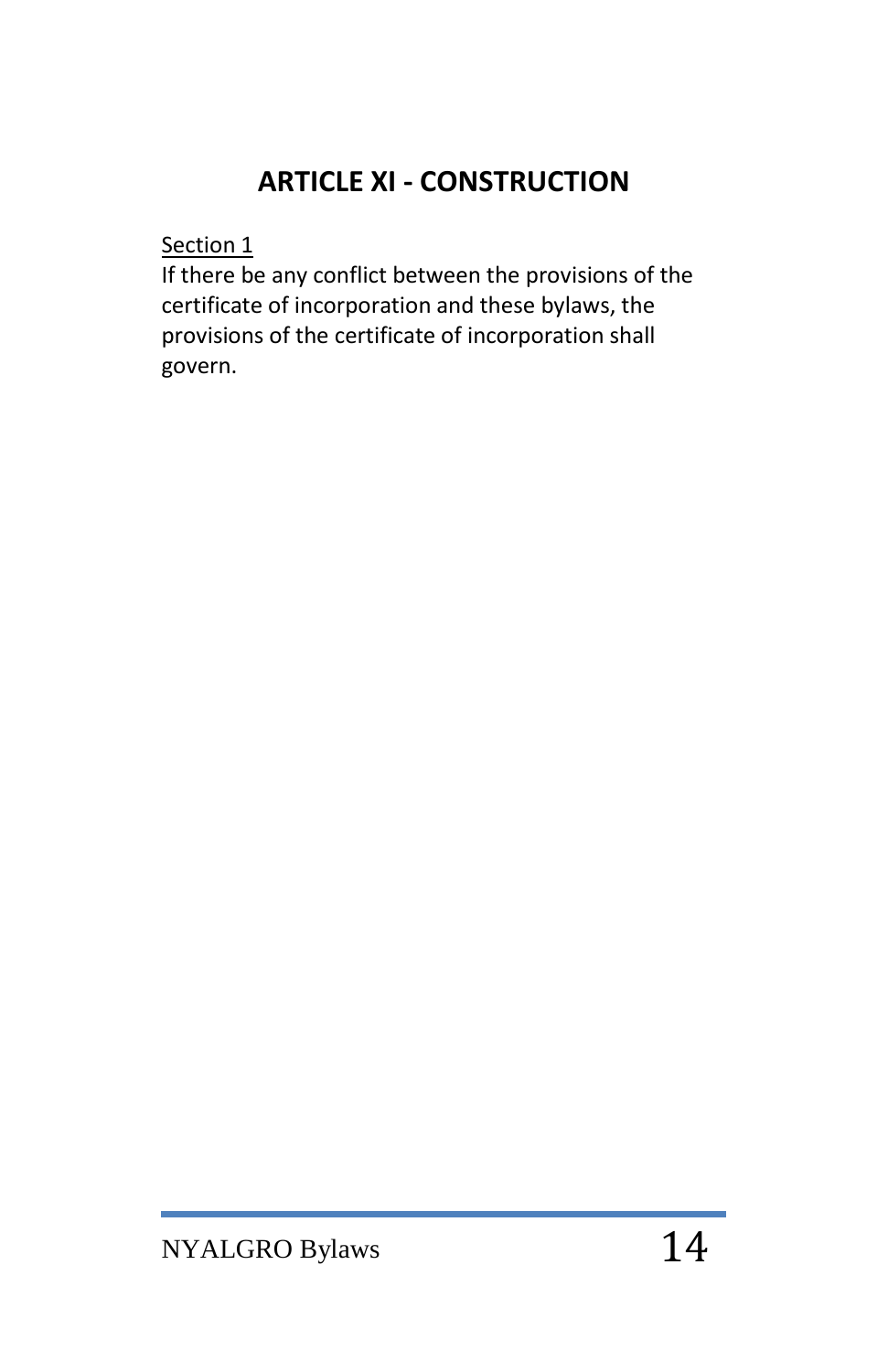# **ARTICLE XII - RESERVED**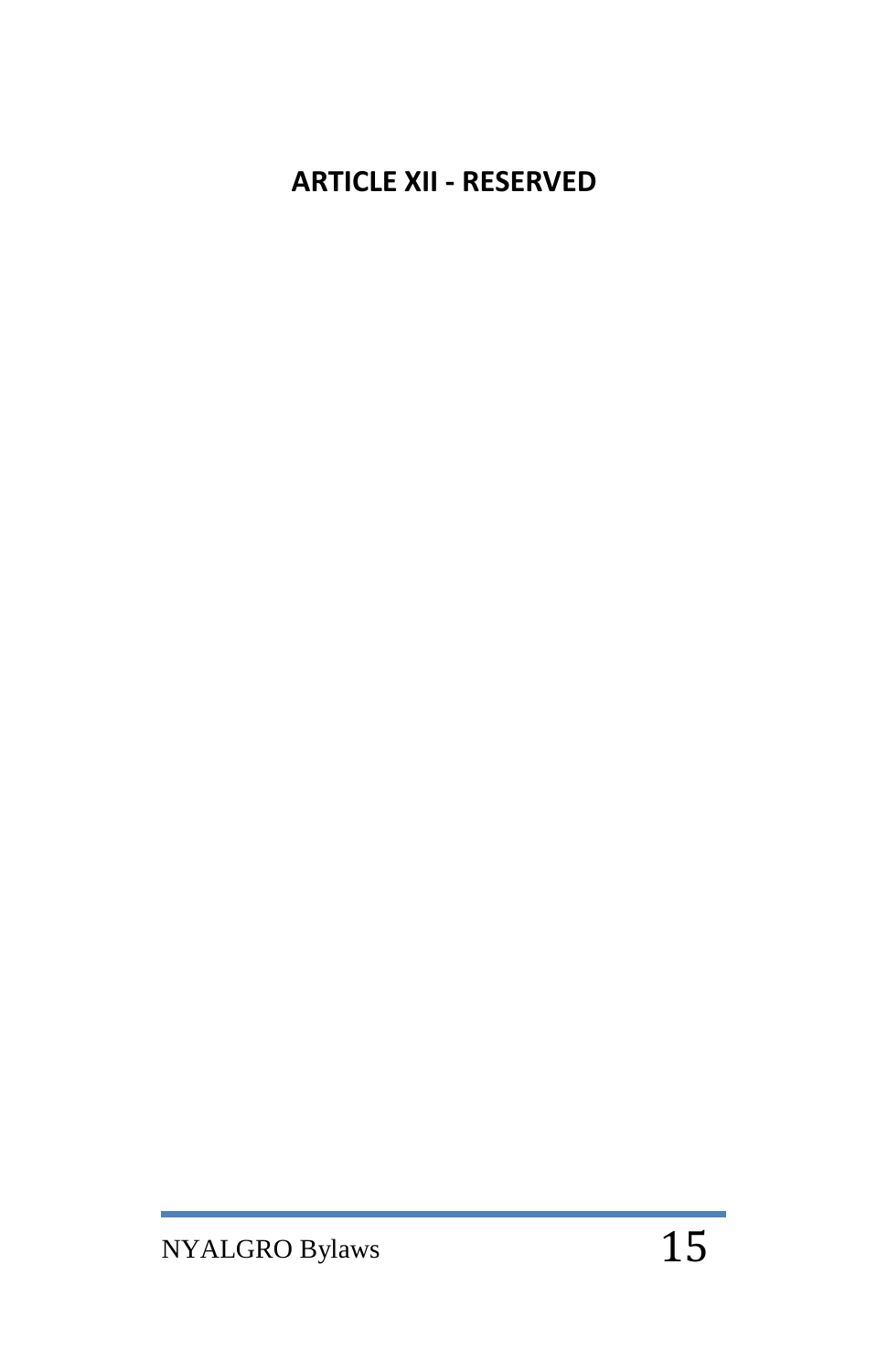# **ARTICLE XIII - ENACTMENT**

### Section 1

These bylaws shall become effective upon their adoption by a majority of those persons involved in local government records management interested in the creation of NYALGRO. The vote to adopt shall be by mail.

## Section 2

Elections for officers and Board of Directors shall take place as soon as possible after adoption of the bylaws, following the procedures outlined in Article V of these bylaws. Officers and Directors elected shall serve their terms in accordance with these bylaws.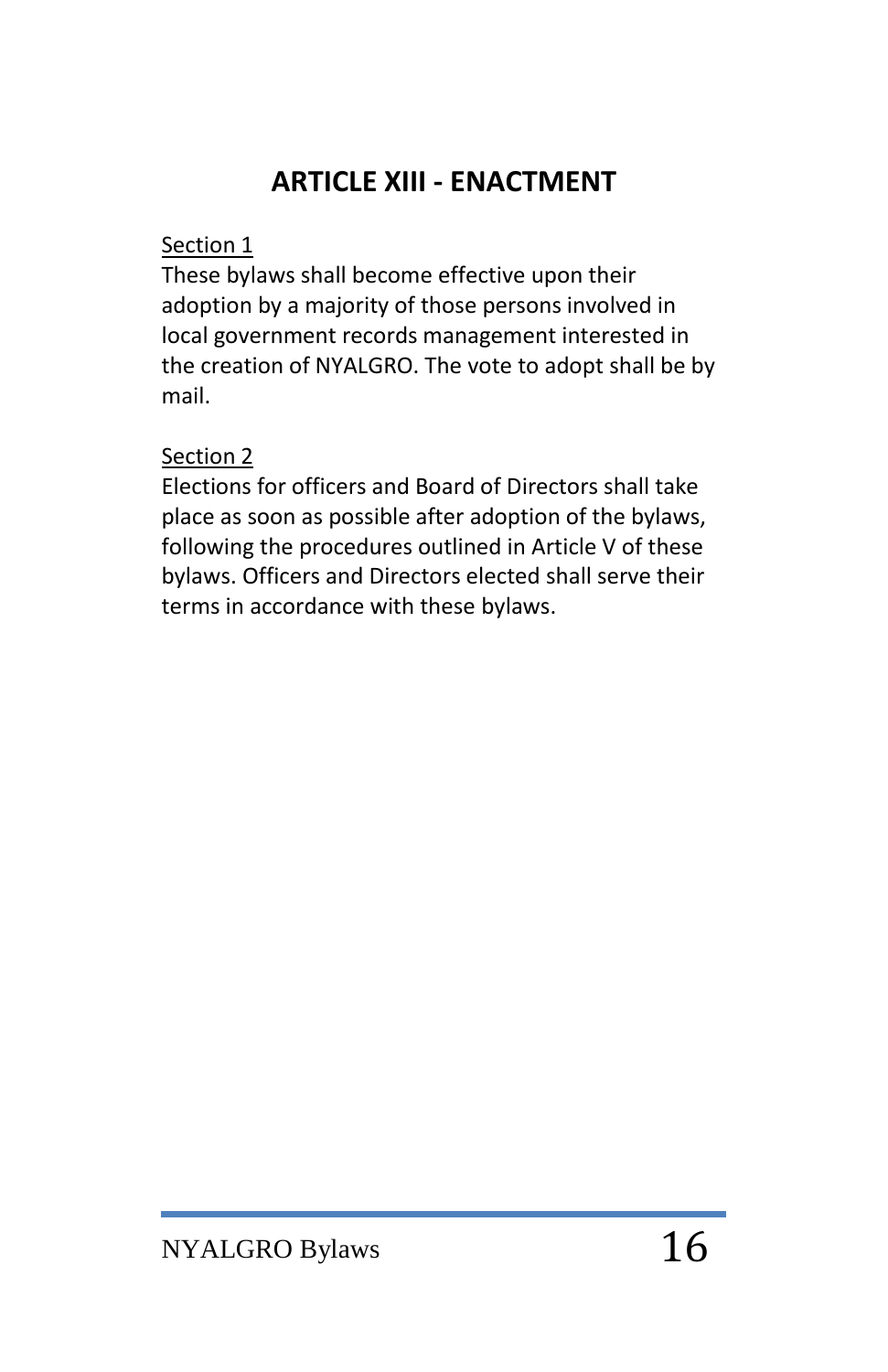# **ARTICLE XIV - DISSOLUTION**

#### Section 1

Any regular member may propose dissolution of NYALGRO by submitting such a proposal signed by onetenth of the regular membership.

### Section 2

The Secretary shall send copies of the proposal for dissolution to regular members at least two months prior to the date of the meeting.

#### Section 3

Dissolution of this association shall be accomplished by a two thirds vote of the regular membership. In the event that fewer than fifty percent of the membership votes on dissolution the decision shall be left to the Board of Directors.

### Section 4

In the event of the dissolution of NYALGRO any funds which remain after all debts and encumbrances have been discharged, and any property which the association may own shall be given over to an exempt organization of comparable goals to be chosen by the Board of Directors.

### Section 5

The records and papers of the association shall be given over to an archives determined by a plurality vote of the Board of Directors.